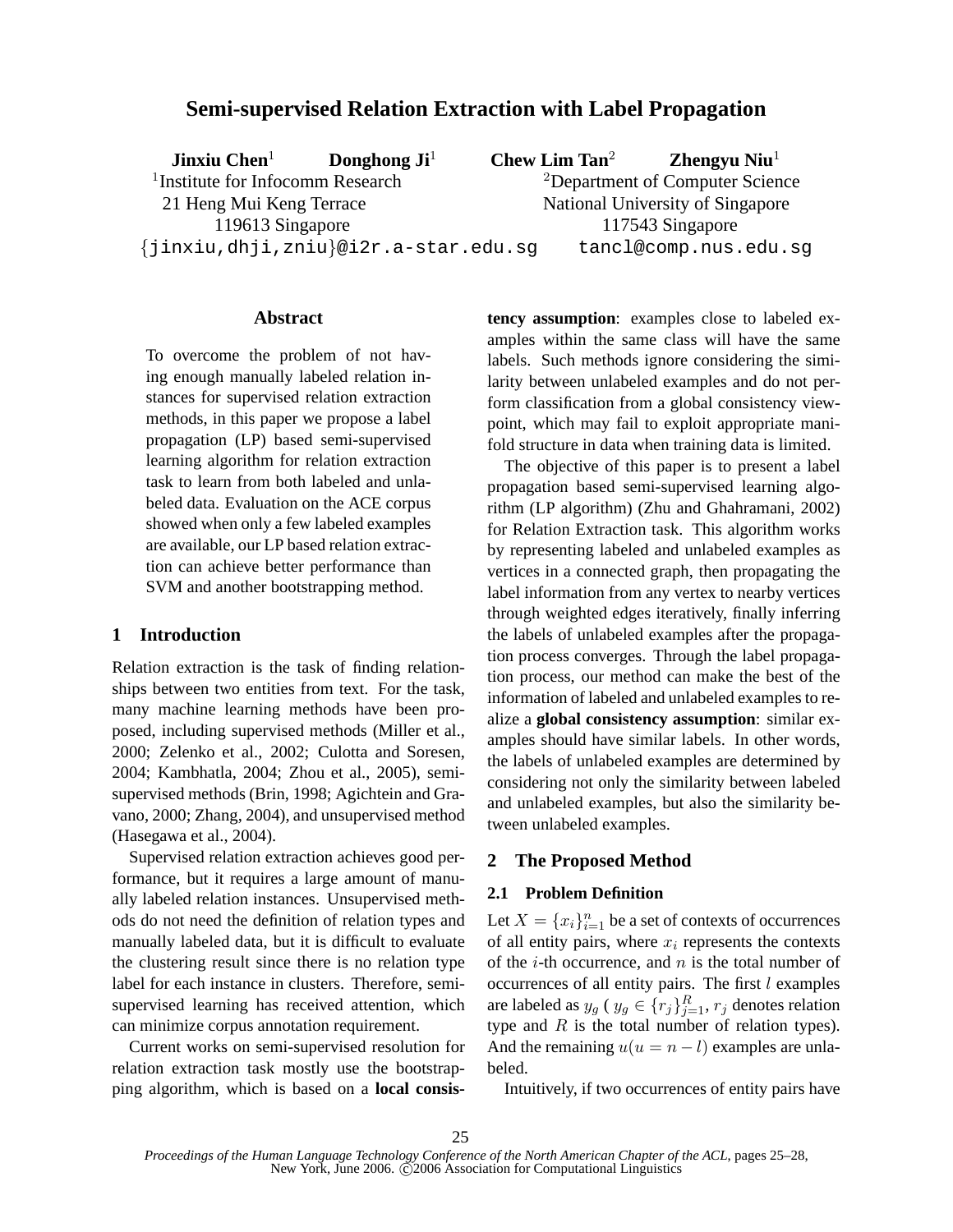the similar contexts, they tend to hold the same relation type. Based on this assumption, we create a graph where the vertices are all the occurrences of entity pairs, both labeled and unlabeled. The edge between vertices represents their similarity. Then the task of relation extraction can be formulated as a form of propagation on a graph, where a vertex's label propagates to neighboring vertices according to their proximity. Here, the graph is connected with the weights:  $W_{ij} = exp(-\frac{s_{ij}^2}{\alpha^2})$ , where  $s_{ij}$  is the similarity between  $x_i$  and  $x_j$  calculated by some similarity measures. In this paper,two similarity measures are investigated, i.e. Cosine similarity measure and Jensen-Shannon (JS) divergence (Lin, 1991). And we set  $\alpha$  as the average similarity between labeled examples from different classes.

## **2.2 Label Propagation Algorithm**

Given such a graph with labeled and unlabeled vertices, we investigate the label propagation algorithm (Zhu and Ghahramani, 2002) to help us propagate the label information of any vertex in the graph to nearby vertices through weighted edges until a global stable stage is achieved.

Define a  $n \times n$  probabilistic transition matrix T  $T_{ij} = P(j \rightarrow i) = \frac{w_{ij}}{\sum_{k=1}^{n} w_{kj}}$ , where  $T_{ij}$  is the probability to jump from vertex  $x_j$  to vertex  $x_i$ . Also define a  $n \times R$  label matrix Y, where  $Y_{ij}$  representing the probabilities of vertex  $y_i$  to have the label  $r_j$ .

Then the label propagation algorithm consists the following main steps:

**Step1: Initialization** Firstly, set the iteration index  $t = 0$ . Then let  $Y^0$  be the initial soft labels attached to each vertex and  $Y_L^0$  be the top l rows of  $Y^0$ , which is consistent with the labeling in labeled data  $(Y_{ij}^0 = 1$  if  $y_i$  is label  $r_j$  and 0 otherwise ). Let  $Y_U^0$ be the remaining  $u$  rows corresponding to unlabeled data points and its initialization can be arbitrary.

**Step 2: Propagate the label by**  $Y^{t+1} = \overline{T} Y^t$ , where  $\overline{T}$  is the row-normalized matrix of T, i.e. where T is the TOW-HOTHARTECU matrix of T, i.e.<br> $\overline{T_{ij}} = T_{ij}/\sum_{k} T_{ik}$ , which can maintain the class probability interpretation.

**Step 3: Clamp the labeled data**, i.e., replace the top l row of  $Y^{t+1}$  with  $Y_L^0$ . In this step, the labeled data is clamped to replenish the label sources from these labeled data. Thus the labeled data act like sources to push out labels through unlabeled data.

Table 1: Frequency of Relation SubTypes in the ACE training and devtest corpus.

| Type            | SubType            | Training | Devtest |
|-----------------|--------------------|----------|---------|
| <b>ROLE</b>     | General-Staff      | 550      | 149     |
|                 | Management         | 677      | 122     |
|                 | Citizen-Of         | 127      | 24      |
|                 | Founder            | 11       | 5       |
|                 | Owner              | 146      | 15      |
|                 | Affiliate-Partner  | 111      | 15      |
|                 | Member             | 460      | 145     |
|                 | Client             | 67       | 13      |
|                 | Other              | 15       | 7       |
| PART            | Part-Of            | 490      | 103     |
|                 | Subsidiary         | 85       | 19      |
|                 | Other              | 2        | 1       |
| $\overline{AT}$ | Located            | 975      | 192     |
|                 | Based-In           | 187      | 64      |
|                 | Residence          | 154      | 54      |
| <b>SOC</b>      | Other-Professional | 195      | 25      |
|                 | Other-Personal     | 60       | 10      |
|                 | Parent             | 68       | 24      |
|                 | Spouse             | 21       | 4       |
|                 | Associate          | 49       | 7       |
|                 | Other-Relative     | 23       | 10      |
|                 | Sibling            | 7        | 4       |
|                 | <b>GrandParent</b> | 6        | 1       |
| <b>NEAR</b>     | Relative-Location  | 88       | 32      |

**Step 4: Repeat from step 2 until** Y **converges. Step 5:** Assign  $x_h(l + 1 \leq h \leq n)$  with a label:  $y_h = argmax_j Y_{hi}.$ 

## **3 Experiments and Results**

## **3.1 Data**

Our proposed graph-based method is evaluated on the ACE corpus<sup>1</sup>, which contains 519 files from sources including broadcast, newswire, and newspaper. A break-down of the tagged data by different relation subtypes is given in Table 1.

#### **3.2 Features**

We extract the following lexical and syntactic features from two entity mentions, and the contexts before, between and after the entity pairs. Especially, we set the mid-context window as everything between the two entities and the pre- and post- context as up to two words before and after the corresponding entity. Most of these features are computed from the parse trees derived from Charniak Parser (Charniak, 1999) and the Chunklink script  $2$  written by Sabine Buchholz from Tilburg University.

<sup>1</sup> http://www.ldc.upenn.edu/Projects/ACE/

<sup>2</sup> Software available at http://ilk.uvt.nl/∼sabine/chunklink/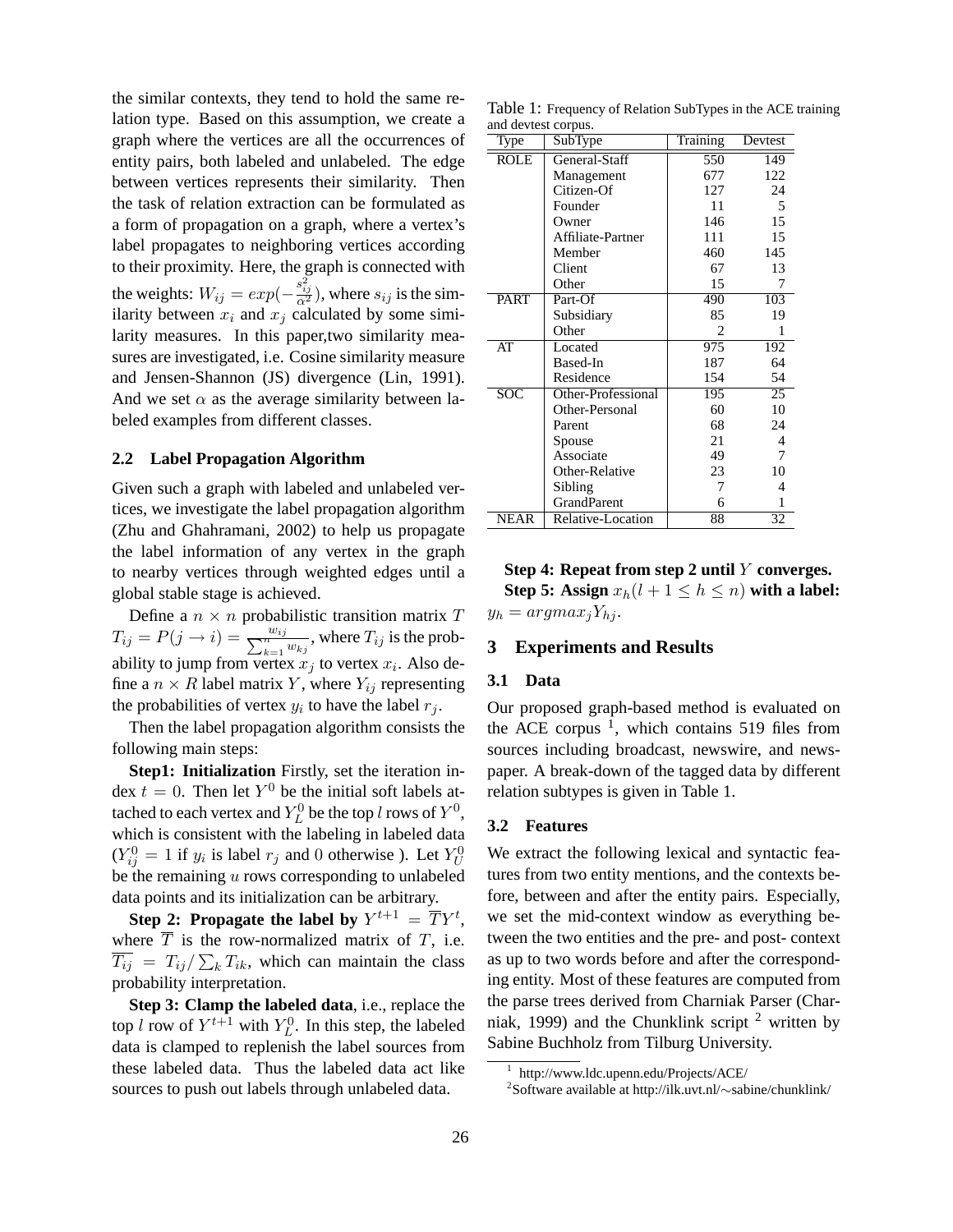Table 2: Performance of Relation Detection: SVM and LP algorithm with different size of labeled data. The LP algorithm is performed with two similarity measures: Cosine similarity and JS divergence.

|            | <b>SVM</b> |      |      |      | $\mathop{\rm LP}_{Cosine}$ |      |      | $LP_{JS}$ |      |  |
|------------|------------|------|------|------|----------------------------|------|------|-----------|------|--|
| Percentage | P          | R    | E    | D    |                            | F    | P    |           |      |  |
| 1%         | 35.9       | 32.6 | 34.4 | 58.3 | 56.1                       | 57.1 | 58.5 | 58.7      | 58.5 |  |
| 10%        | 51.3       | 41.5 | 45.9 | 64.5 | 57.5                       | 60.7 | 64.6 | 62.0      | 63.2 |  |
| 25%        | 67.1       | 52.9 | 59.1 | 68.7 | 59.0                       | 63.4 | 68.9 | 63.7      | 66.1 |  |
| 50%        | 74.0       | 57.8 | 64.9 | 69.9 | 61.8                       | 65.6 | 70.1 | 64.1      | 66.9 |  |
| 75%        | 77.6       | 59.4 | 67.2 | 71.8 | 63.4                       | 67.3 | 72.4 | 64.8      | 68.3 |  |
| 100%       | 79.8       | 62.9 | 70.3 | 73.9 | 66.9                       | 70.2 | 74.2 | 68.2      | 71.1 |  |

Table 3: Performance of Relation Classification on Relation Subtype: SVM and LP algorithm with different size of labeled data. The LP algorithm is performed with two similarity measures: Cosine similarity and JS divergence.

|            |      | <b>SVM</b> |      |      | $\text{LP}_{Cosine}$ |      |      | $LP_{JS}$ |      |
|------------|------|------------|------|------|----------------------|------|------|-----------|------|
| Percentage | D    | R          |      | D    | R                    | F    | P    | R         |      |
| 1%         | 31.6 | 26.1       | 28.6 | 39.6 | 37.5                 | 38.5 | 40.1 | 38.0      | 39.0 |
| 10%        | 39.1 | 32.7       | 35.6 | 45.9 | 39.6                 | 42.5 | 46.2 | 41.6      | 43.7 |
| 25%        | 49.8 | 35.0       | 41.1 | 51.0 | 44.5                 | 47.3 | 52.3 | 46.0      | 48.9 |
| 50%        | 52.5 | 41.3       | 46.2 | 54.1 | 48.6                 | 51.2 | 54.9 | 50.8      | 52.7 |
| 75%        | 58.7 | 46.7       | 52.0 | 56.0 | 52.0                 | 53.9 | 56.1 | 52.6      | 54.3 |
| 100%       | 60.8 | 48.9       | 54.2 | 56.2 | 52.3                 | 54.1 | 56.3 | 52.9      | 54.6 |

**Words:** Surface tokens of the two entities and three context windows.

**Entity Type:** the entity type of both entity mentions, which can be PERSON, ORGANIZATION, FACILITY, LOCATION and GPE.

**POS:** Part-Of-Speech tags corresponding to all tokens in the two entities and three context windows.

**Chunking features:** Chunk tag information and Grammatical function of the two entities and three context windows. IOB-chains of the heads of the two entities are also considered. IOB-chain notes the syntactic categories of all the constituents on the path from the root node to this leaf node of tree.

We combine the above features with their position information in the context to form the context vector. Before that, we filter out low frequency features which appeared only once in the entire set.

#### **3.3 Experimental Evaluation**

## **3.3.1 Relation Detection**

We collect all entity mention pairs which co-occur in the same sentence from the training and devtest corpus into two set  $C1$  and  $C2$  respectively. The set  $C1$  includes annotated training data  $AC1$  and unrelated data  $UC1$ . We randomly sample l examples from AC1 as **labeled data** and add a "NONE" class into labeled data for the case where the two entity mentions are not related. The data of the "NONE"

Table 4: Comparison of performance on individual relation type of Zhang (2004)'s method and our method. For Zhang (2004)'s method, feature sampling probability is set to 0.3 and agreement threshold is set to 9 out of 10.

|             | Bootstrapping | $LP_{JS}$ |       |      |      |      |
|-------------|---------------|-----------|-------|------|------|------|
| Rel-Type    | р             | R         | F     | р    | R    | F    |
| <b>ROLE</b> | 78.5          | 69.7      | 73.8  | 81.0 | 74.7 | 77.7 |
| <b>PART</b> | 65.6          | 34.1      | 44.9  | 70.1 | 41.6 | 52.2 |
| AT          | 61.0          | 84.8      | 70.9  | 74.2 | 79.1 | 76.6 |
| <b>SOC</b>  | 47.0          | 57.4      | 51.7  | 45.0 | 59.1 | 51.0 |
| <b>NEAR</b> | undef         | $\theta$  | undef | 13.7 | 12.5 | 13.0 |

class is resulted by sampling l examples from  $UC1$ . Moreover, we combine the rest examples of C1 and the whole set C2 as **unlabeled data**.

Given labeled and unlabeled data,we can perform LP algorithm to detect possible relations, which are those entity pairs that are not classified to the "NONE" class but to the other 24 subtype classes. In addition,we conduct experiments with different sampling set size *l*, including  $1\% \times N_{train}$ ,  $10\% \times$  $N_{train}$ ,25% ×  $N_{train}$ ,50% ×  $N_{train}$ ,75% ×  $N_{train}$ ,  $100\% \times N_{train}$  ( $N_{train} = |AC1|$ ). If any major subtype was absent from the sampled labeled set,we redo the sampling. For each size,we perform 20 trials and calculate an average of 20 random trials.

### **3.3.2 SVM vs. LP**

Table 2 reports the performance of relation detection by using SVM and LP with different sizes of